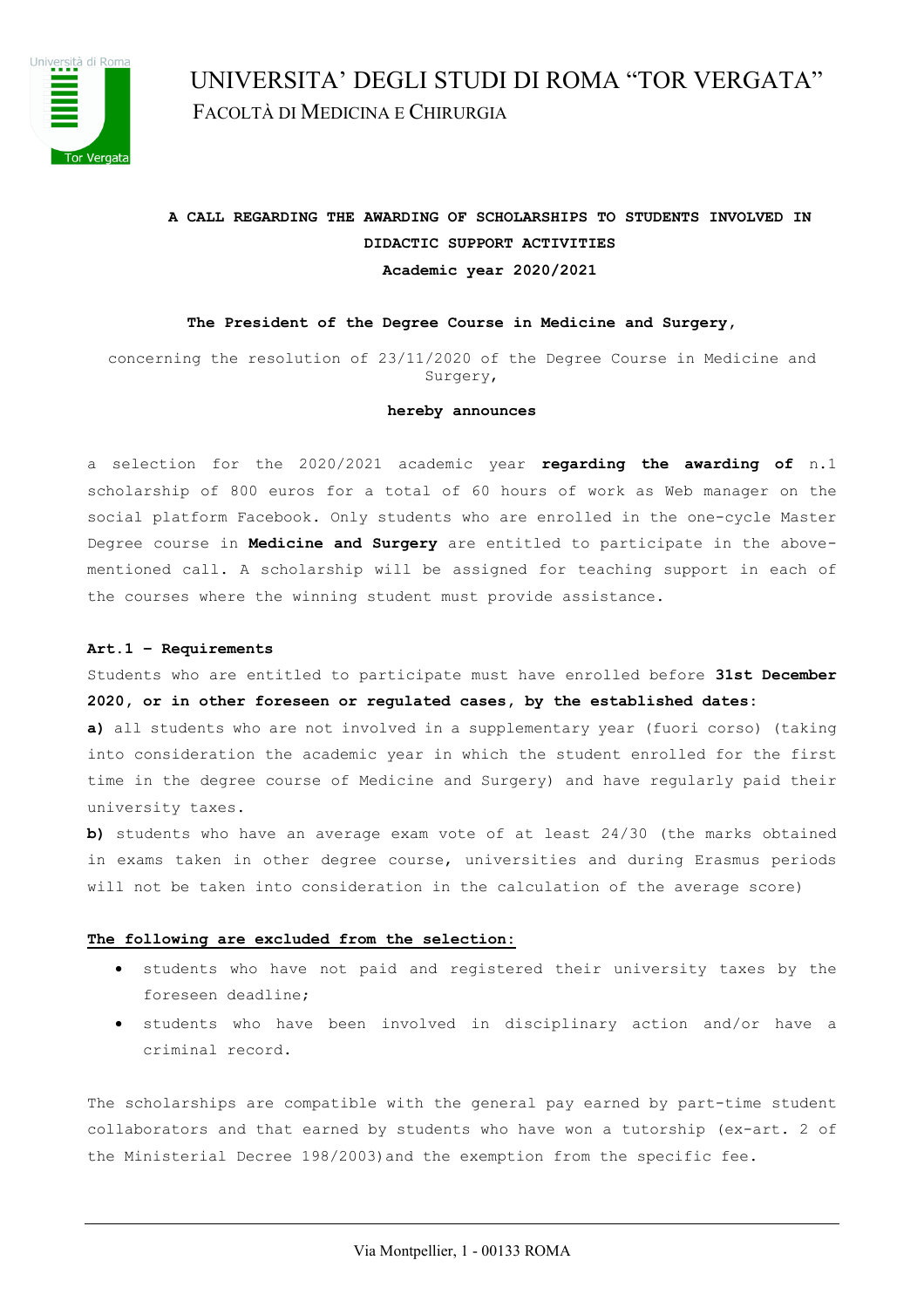

# UNIVERSITA' DEGLI STUDI DI ROMA "TOR VERGATA" FACOLTÀ DI MEDICINA E CHIRURGIA

# **Art.2 – Calculation of the selection ranking list**

To compile the ranking order, the evaluation of the lecturers will be taken into consideration together with the marks obtained in the exams taken by 15/04/2020. The ranking lists will be laid out in descending order according to the evaluation of the lecturers. In cases of equal rank, the arithmetic average of the marks obtained will be considered. **In ex aequo situations**, the younger student will be considered first.

#### **Art.3** - **Commission**

The compilation of the ranking list will be the responsibility of a Commission comprising n. 3 lecturers of the Degree Course in Medicine and Surgery and a member of the administrative staff appointed by the President of the Degree Course in Medicine and Surgery.

#### **Art. 4 – Application procedure**

Applications (in Italian or English) must be sent by mail as attached pdf to this address medschool@uniroma2.it to the Dean of the Faculty of Medicine and the President of the Degree Course in Medicine and Surgery, compiled on unheaded paper (carta libera) according to the instructions described below, by May the 21st 2021, using self-certification in accordance with art. 46 and 47 of the Decree of the President of the Republic of 28.12.2000 n. 445. In e-mail object please specify the call you want to participate.

In the application process, the applicant must declare:

In the application form, the applicant must declare:

- a) Name, Surname, Place and date of birth;
- b) tax number (Codice fiscale);
- c) if they have been involved in disciplinary sanctions;
- d) whether or not they have a criminal record;
- e) a telephone number or email where they can be contacted;
- f) they are enrolled in the one-cycle Master Degree course in **Medicine and Surgery** of the Università degli Studi di Roma "Tor Vergata", providing a complete list of completed and officially registered exams by 15/04/2020 and the arithmetic average. This self-certification will be checked by the university administration;
- g) a maximum of one application is permitted, relative **only** to teaching positions where exams have been given in our Medicine and Surgery course and officially registered.